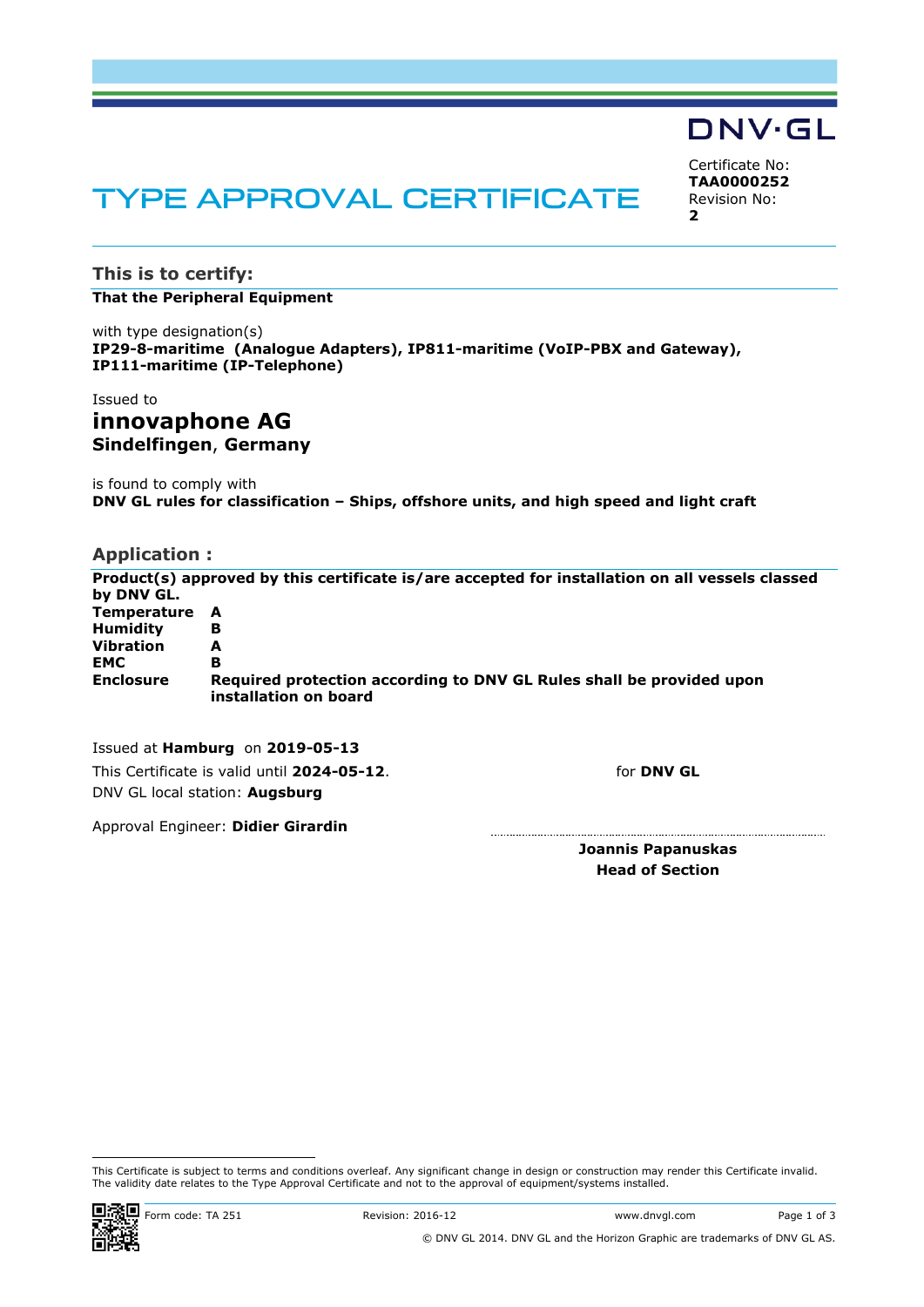Job Id: **262.1-025101-3**  Certificate No: **[TAA0000252](#page-0-0)** [Revision No:](#page-0-1) **[2](#page-0-2)** 

### **Product description**

| <b>Type</b>             | <b>Designation</b>   | <b>HW</b> vers. | Firmware Vers. |
|-------------------------|----------------------|-----------------|----------------|
| IP29-8-maritme          | Analogue Adapter     | 6xx             | Version 12r2   |
| IP811 -maritime         | VoIP-PBX and gateway | 6xx             | Version 12r2   |
| $IP111$ -maritime $1$ ) | IP-Telefon           | 7xx             | Version 12r2   |
|                         |                      |                 |                |

IP811 full featured VoIP-PBX and gateway, including reverse proxy and SBC functionalities and redundancy features, driven by a 800 MHz CPU with 2 GB RAM and 32 MB Flash. The device meets all the requirements of a PBX and Unified Communications platform, such as voicemail, announcements, call distribution (ACD), up to 10 party concerencing (expandable), etc.

Interfaces: five ISDN BRI, two Gigabit Ethernet ports and internal mSATA SSD slot. Power supply: Power over Ethernet according to IEEE 802.3af, Class 3 and Energy Efficient according to IEEE 802.3az

IP29 full featured analogue telephone adapter and VoIP gateway, including amoung others support for OPUS, G.722, Fax-over-IP according T.38, etc. The device is driven by a 400 MHz CPU with 0.25 GB RAM and 32 MB Flash.

Interfaces: eight analog (FXS) ports and one Fast Ethernet port.

Power supply: Power over Ethernet according to IEEE 802.3af, Class 3 and Energy Efficient according to IEEE 802.3az

IP111 full featured IP phone with a large colour display, 2 x 6 function keys, can support latest features for Telephony and Unified Communications. The device supports G.711, G.722, G.729A, and OPUS. Interfaces: two Fast Ethernet ports.

Power supply: Power over Ethernet according to IEEE 802.3af, Class 1 and Energy Efficient according to IEEE 802.3az

## **Place of manufacture**

for IP811-maritime and IP29-8-maritme: for IP111-maritime: Coronex Electronic GmbH Halskestraße 1 40880 Ratingen

Vtech (Dongguan) Communications Limited Xia Ling Bei Management Zone, Liaobu Town, Dongguan City, Guangdong Province, V.R. China

## **Application/Limitation**

The Type Approval covers hardware listed under Product description. When the hardware is used in applications to be classed by DNV GL, documentation for the actual application is to be submitted for approval by the manufacturer of the application system in each case. Reference is made to DNV GL rules for classification of ships Pt.4 Ch.9 Control and monitoring systems.

Instruction Manual to be observed with regard to appropriate installation and usage of shielded cables according to Type approval

Standard compass: for IP811-maritime and IP29-8-maritme: for IP111-maritime: Compass safe distances 0.2 m (TR-323521-2\_Attachement\_02)

Compass safe distances **1.7 m** (TR-323521-2\_Attachement\_02)

#### **Product certificate**

If specified in the Rules, ref. Pt.4 Ch.9 Sec.1, the control and monitoring system in which the above listed hardware is used shall be delivered with a product certificate. For each such delivery the certification test is to be performed at the manufacturer of the application system before the system is shipped to the yard. The test shall be done according to an approved test program. After the certification the clause for application software control will be put into force.